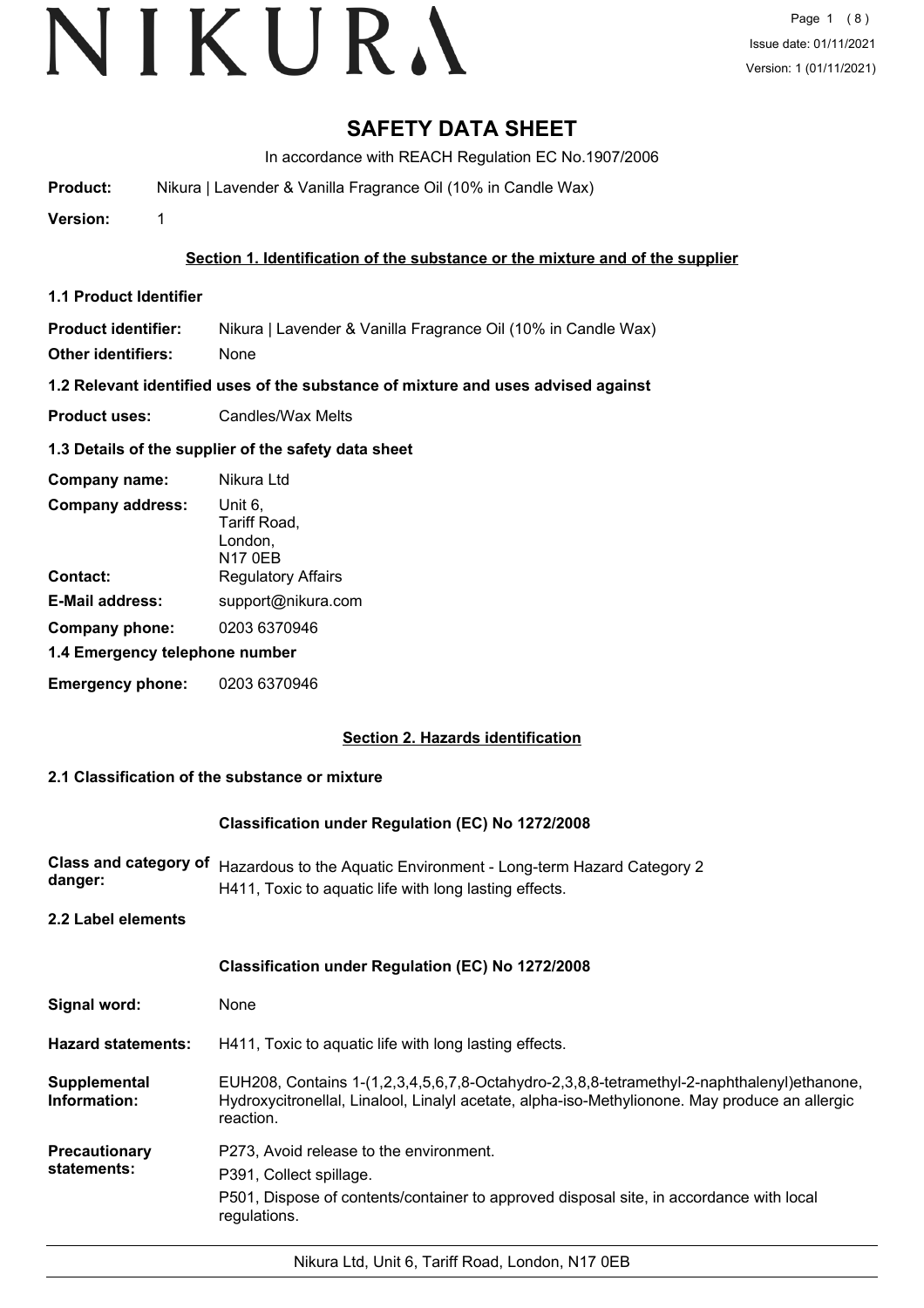## **SAFETY DATA SHEET**

In accordance with REACH Regulation EC No.1907/2006

**Product:** Nikura | Lavender & Vanilla Fragrance Oil (10% in Candle Wax)

**Version:** 1



**2.3 Other hazards**

**Other hazards:** None

**Section 3. Composition / information on ingredients**

#### **3.2 Mixtures**

#### **Contains:**

| <b>Name</b>                                                                                | <b>CAS</b> | <b>EC</b> | <b>REACH Registration</b><br>No. | $\%$  | <b>Classification for</b><br>(CLP) 1272/2008                                |
|--------------------------------------------------------------------------------------------|------------|-----------|----------------------------------|-------|-----------------------------------------------------------------------------|
| Dihydromyrcenol                                                                            | 18479-58-8 | 242-362-4 |                                  | 1.92% | Skin Irrit. 2-Eye Irrit. 2;<br>H315-H319,-                                  |
| ILinalool                                                                                  | 78-70-6    | 201-134-4 |                                  | 0.98% | Skin Irrit. 2-Eye Irrit. 2-<br>Skin Sens. 1B;H315-<br>H317-H319,-           |
| $1-(5,6,7,8-Tetrahydro-$<br>3,5,5,6,8,8-hexamethyl-<br>2-naphthyl)ethan-1-one<br>(Fixolid) | 1506-02-1  | 216-133-4 |                                  | 0.96% | Acute Tox. 4-Aquatic<br>Acute 1-Aquatic<br>Chronic 1;H302-H410,-            |
| $1-(1,2,3,4,5,6,7,8-$<br>Octahydro-2,3,8,8-<br>tetramethyl-2-<br>naphthalenyl)ethanone     | 54464-57-2 | 259-174-3 |                                  | 0.96% | Skin Irrit, 2-Skin Sens.<br>1B-Aquatic Chronic 1;<br>H315-H317-H410,-       |
| Benzyl benzoate                                                                            | 120-51-4   | 204-402-9 |                                  | 0.96% | Acute Tox. 4-Aquatic<br>Acute 1-Aquatic<br>Chronic 2;H302-H400-<br>$H411 -$ |
| Linalyl acetate                                                                            | 115-95-7   | 204-116-4 |                                  | 0.96% | Skin Irrit. 2-Skin Sens.<br>1B;H315-H317,-                                  |
| alpha-iso-Methylionone                                                                     | 127-51-5   | 204-846-3 |                                  | 0.96% | Skin Sens. 1B-Aquatic<br>Chronic 2;H317-H411,-                              |
| 1,3,4,6,7,8-Hexahydro-<br>$4,6,6,7,8,8$ -<br>hexamethylcyclopenta-<br>gamma-2-benzopyran   | 1222-05-5  | 214-946-9 |                                  | 0.96% | Aquatic Acute 1-<br>Aquatic Chronic 1;<br>$H410 -$                          |
| Hydroxycitronellal                                                                         | 107-75-5   | 203-518-7 |                                  | 0.19% | Eye Irrit. 2-Skin Sens.<br>1B;H317-H319,-                                   |

**Substances with Community workplace exposure limits:**

Not Applicable

**Substances that are persistent, bioaccumulative and toxic or very persistent and very bioaccumulative, greater than 0.1%:**

Not Applicable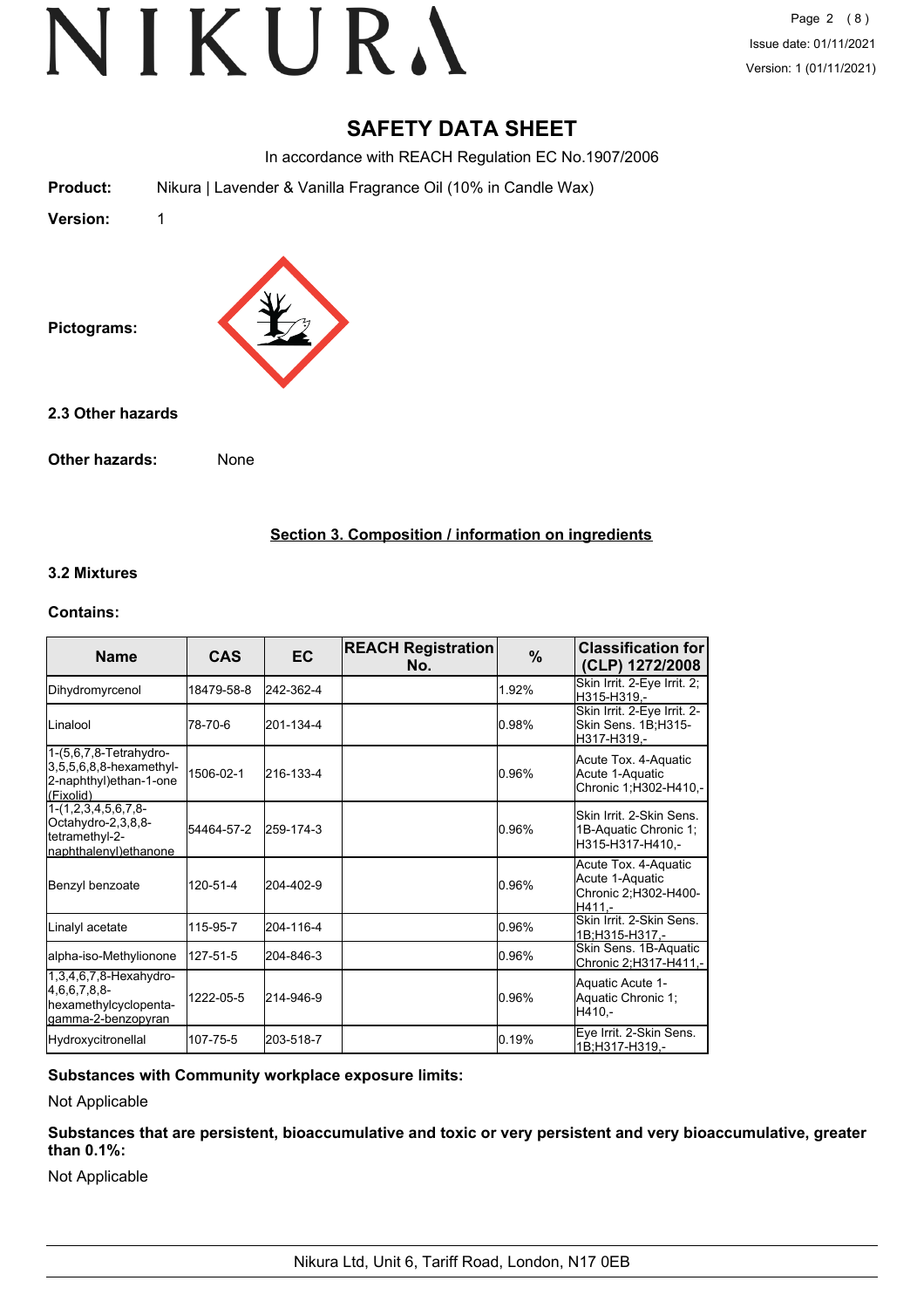# **SAFETY DATA SHEET**

In accordance with REACH Regulation EC No.1907/2006

**Product:** Nikura | Lavender & Vanilla Fragrance Oil (10% in Candle Wax)

**Version:** 1

### **Section 4. First-aid measures**

#### **4.1 Description of first aid measures**

**Inhalation:** Remove from exposure site to fresh air, keep at rest, and obtain medical attention. **Eye exposure:** Flush immediately with water for at least 15 minutes. Contact physician if symptoms persist. Remove contaminated clothes. Wash thoroughly with soap and water. Contact physician if irritation persists. **Skin exposure: Ingestion:** Rinse mouth with water and obtain medical attention.

#### **4.2 Most important symptoms and effects, both acute and delayed**

None expected, see Section 4.1 for further information.

### **4.3 Indication of any immediate medical attention and special treatment needed**

None expected, see Section 4.1 for further information.

### **SECTION 5: Firefighting measures**

#### **5.1 Extinguishing media**

Suitable media: Carbon dioxide, Dry chemical, Foam.

#### **5.2 Special hazards arising from the substance or mixture**

In case of fire, may be liberated: Carbon monoxide, Unidentified organic compounds.

#### **5.3 Advice for fire fighters:**

In case of insufficient ventilation, wear suitable respiratory equipment.

#### **Section 6. Accidental release measures**

#### **6.1 Personal precautions, protective equipment and emergency procedures:**

Avoid inhalation. Avoid contact with skin and eyes. See protective measures under Section 7 and 8.

#### **6.2 Environmental precautions:**

Keep away from drains, surface and ground water, and soil.

#### **6.3 Methods and material for containment and cleaning up:**

Remove ignition sources. Provide adequate ventilation. Avoid excessive inhalation of vapours. Contain spillage immediately by use of sand or inert powder. Dispose of according to local regulations.

#### **6.4 Reference to other sections:**

Also refer to sections 8 and 13.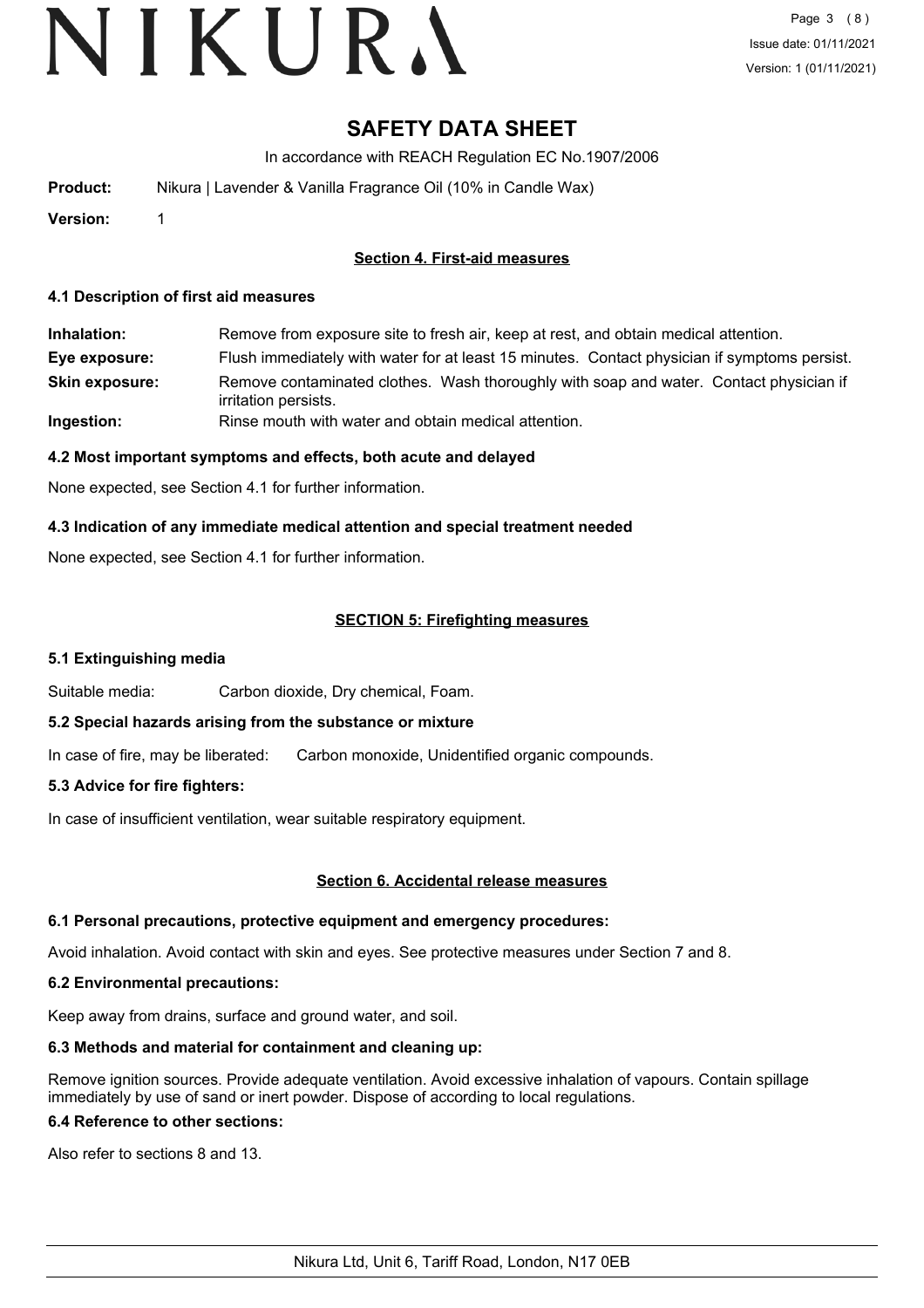# VIKURA

## **SAFETY DATA SHEET**

In accordance with REACH Regulation EC No.1907/2006

**Product:** Nikura | Lavender & Vanilla Fragrance Oil (10% in Candle Wax)

**Version:** 1

## **Section 7. Handling and storage**

#### **7.1 Precautions for safe handling:**

Keep away from heat, sparks, open flames and hot surfaces. - No smoking. Use personal protective equipment as required. Use in accordance with good manufacturing and industrial hygiene practices. Use in areas with adequate ventilation Do not eat, drink or smoke when using this product.

#### **7.2 Conditions for safe storage, including any incompatibilities:**

Store in a well-ventilated place. Keep container tightly closed. Keep cool. Ground/bond container and receiving equipment. Use explosion-proof electrical, ventilating and lighting equipment. Use only non-sparking tools. Take precautionary measures against static discharge.

#### **7.3 Specific end use(s):**

Candles/Wax Melts: Use in accordance with good manufacturing and industrial hygiene practices.

#### **Section 8. Exposure controls/personal protection**

#### **8.1 Control parameters**

Workplace exposure limits: Not Applicable

#### **8.2 Exposure Controls**

#### **Eye / Skin Protection**

Wear protective gloves/eye protection/face protection

#### **Respiratory Protection**

Under normal conditions of use and where adequate ventilation is available to prevent build up of excessive vapour, this material should not require special engineering controls. However, in conditions of high or prolonged use, or high temperature or other conditions which increase exposure, the following engineering controls can be used to minimise exposure to personnel: a) Increase ventilation of the area with local exhaust ventilation. b) Personnel can use an approved, appropriately fitted respirator with organic vapour cartridge or canisters and particulate filters. c) Use closed systems for transferring and processing this material.

Also refer to Sections 2 and 7.

#### **Section 9. Physical and chemical properties**

#### **9.1 Information on basic physical and chemical properties**

| <b>Appearance:</b>              | Not determined |
|---------------------------------|----------------|
| Odour:                          | Not determined |
| <b>Odour threshold:</b>         | Not determined |
| pH:                             | Not determined |
| Melting point / freezing point: | Not determined |
| Initial boiling point / range:  | Not determined |
| <b>Flash point:</b>             | > 200 °C       |
| <b>Evaporation rate:</b>        | Not determined |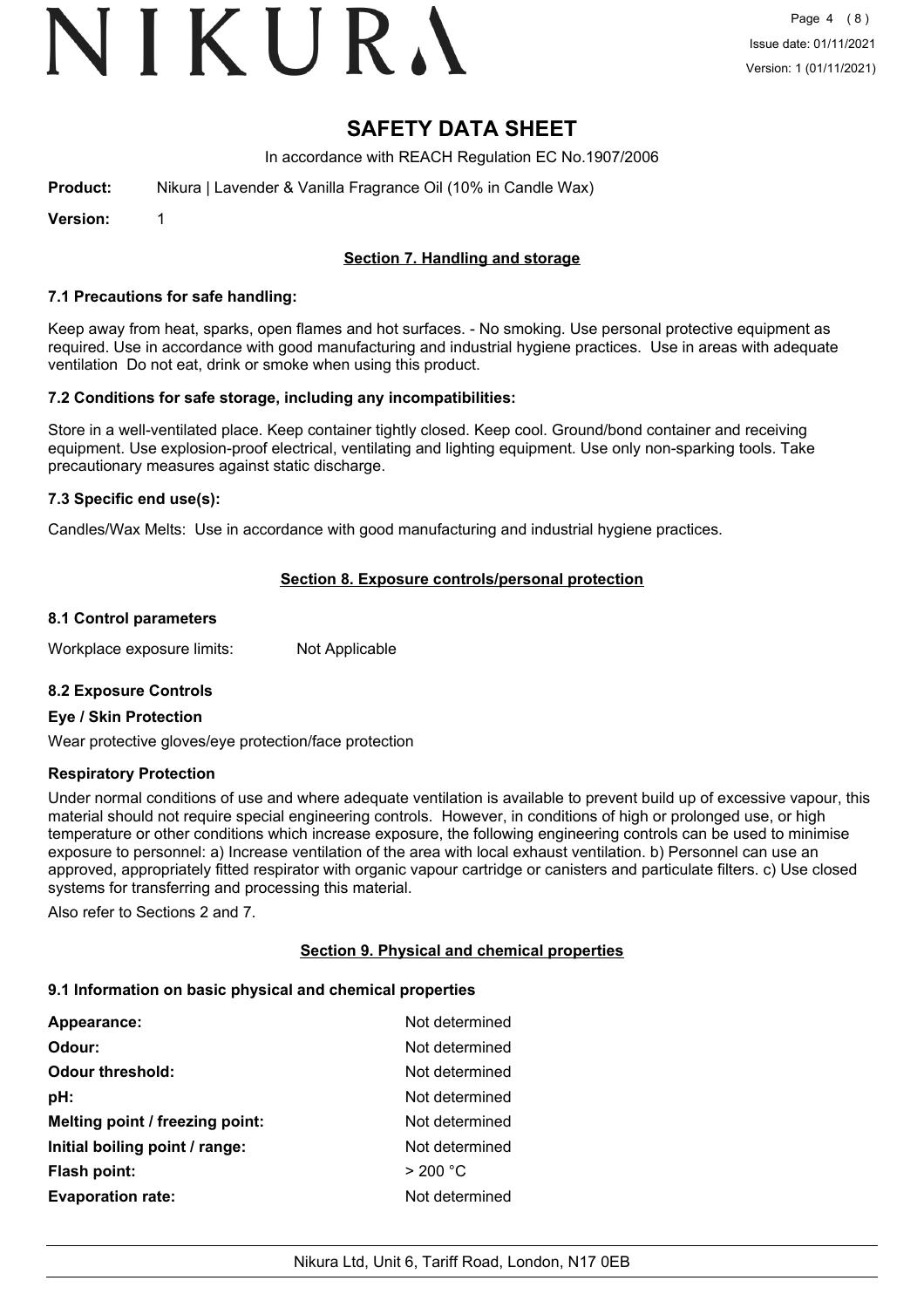# **SAFETY DATA SHEET**

In accordance with REACH Regulation EC No.1907/2006

**Product:** Nikura | Lavender & Vanilla Fragrance Oil (10% in Candle Wax)

**Version:** 1

**Flammability (solid, gas):** Not determined **Upper/lower flammability or explosive limits:** Product does not present an explosion hazard **Vapour pressure:** Not determined **Vapour density:** Not determined **Relative density:** Not determined **Solubility(ies):** Not determined **Partition coefficient: n-octanol/water:** Not determined **Auto-ignition temperature:** Not determined **Decomposition temperature:** Not determined **Viscosity:** Not determined **Explosive properties:** Not expected **Oxidising properties:** Not expected

**9.2 Other information:** None available

### **Section 10. Stability and reactivity**

#### **10.1 Reactivity:**

Presents no significant reactivity hazard, by itself or in contact with water.

#### **10.2 Chemical stability:**

Good stability under normal storage conditions.

#### **10.3 Possibility of hazardous reactions:**

Not expected under normal conditions of use.

#### **10.4 Conditions to avoid:**

Avoid extreme heat.

#### **10.5 Incompatible materials:**

Avoid contact with strong acids, alkalis or oxidising agents.

#### **10.6 Hazardous decomposition products:**

Not expected.

#### **Section 11. Toxicological information**

#### **11.1 Information on toxicological effects**

This mixture has not been tested as a whole for health effects. The health effects have been calculated using the methods outlined in Regulation (EC) No 1272/2008 (CLP).

This material does not meet the criteria for classification for health hazards under Regulation (EC) No 1272/2008.

| Acute Toxicity:           | Based on available data the classification criteria are not met. |
|---------------------------|------------------------------------------------------------------|
| Acute Toxicity Oral       | >5000                                                            |
| Acute Toxicity Dermal     | Not Applicable                                                   |
| Acute Toxicity Inhalation | Not Available                                                    |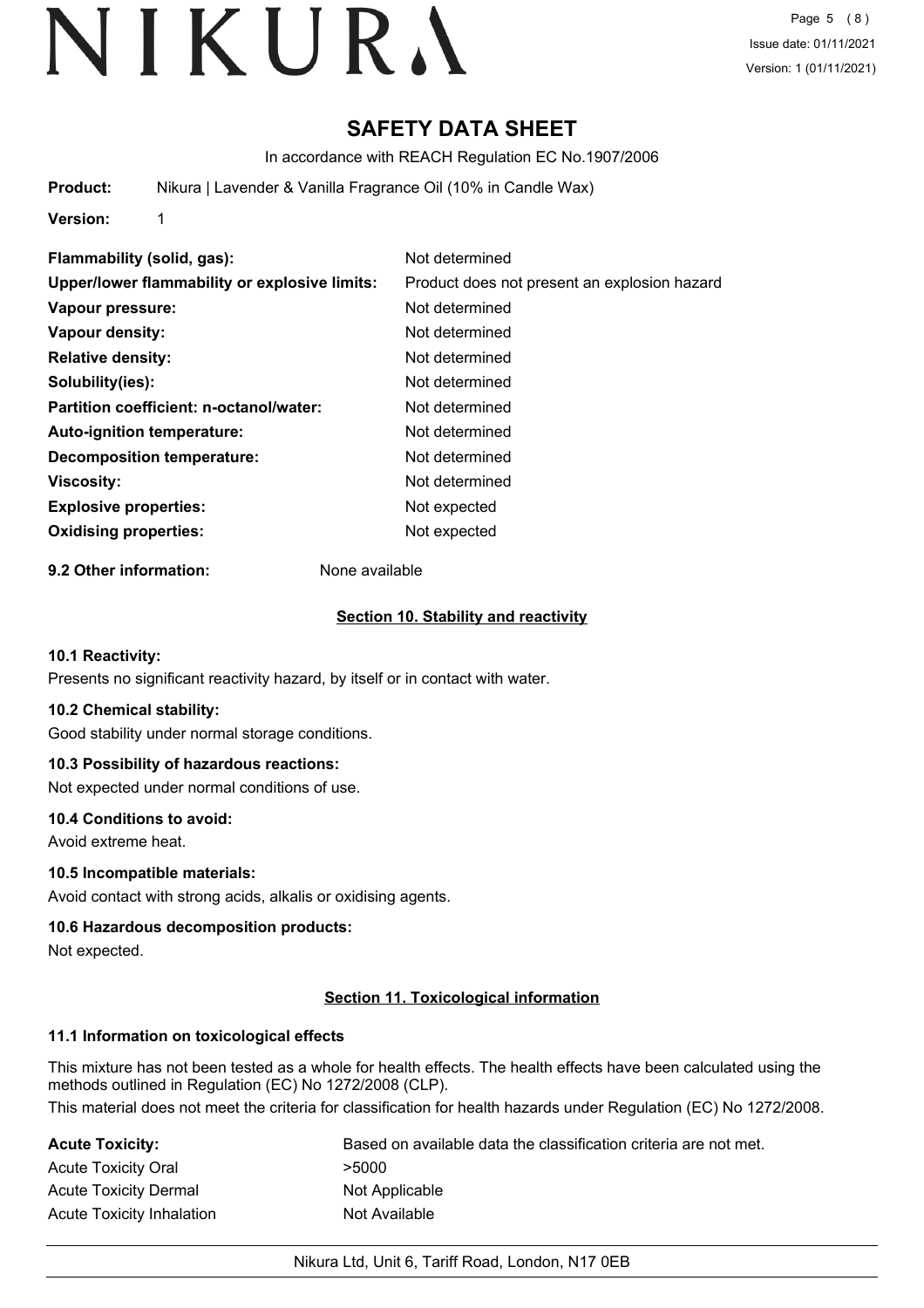# **SAFETY DATA SHEET**

In accordance with REACH Regulation EC No.1907/2006

**Product:** Nikura | Lavender & Vanilla Fragrance Oil (10% in Candle Wax)

**Version:** 1

| <b>Skin corrosion/irritation:</b>         | Based on available data the classification criteria are not met. |
|-------------------------------------------|------------------------------------------------------------------|
| Serious eye damage/irritation:            | Based on available data the classification criteria are not met. |
| <b>Respiratory or skin sensitisation:</b> | Based on available data the classification criteria are not met. |
| Germ cell mutagenicity:                   | Based on available data the classification criteria are not met. |
| Carcinogenicity:                          | Based on available data the classification criteria are not met. |
| <b>Reproductive toxicity:</b>             | Based on available data the classification criteria are not met. |
| <b>STOT-single exposure:</b>              | Based on available data the classification criteria are not met. |
| <b>STOT-repeated exposure:</b>            | Based on available data the classification criteria are not met. |
| <b>Aspiration hazard:</b>                 | Based on available data the classification criteria are not met. |

**Information about hazardous ingredients in the mixture**

Not Applicable

Refer to Sections 2 and 3 for additional information.

## **Section 12. Ecological information**

### **12.1 Toxicity:**

| Toxic to aquatic life with long lasting effects.            |               |  |
|-------------------------------------------------------------|---------------|--|
| 12.2 Persistence and degradability:                         | Not available |  |
| 12.3 Bioaccumulative potential:                             | Not available |  |
| 12.4 Mobility in soil:                                      | Not available |  |
| 12.5 Results of PBT and vPvB assessment:                    |               |  |
| This substance does not meet the PBT/vPvB criteria of REACH |               |  |

**12.6 Other adverse effects:** Not available

## **Section 13. Disposal considerations**

, annex XIII.

#### **13.1 Waste treatment methods:**

Dispose of in accordance with local regulations. Avoid disposing into drainage systems and into the environment. Empty containers should be taken to an approved waste handling site for recycling or disposal.

## **Section 14. Transport information**

| 14.1 UN number:                    | UN3082                                                                                                                                                                                                                   |
|------------------------------------|--------------------------------------------------------------------------------------------------------------------------------------------------------------------------------------------------------------------------|
| 14.2 UN Proper Shipping Name:      | ENVIRONMENTALLY HAZARDOUS SUBSTANCE, LIQUID, N.O.S.<br>$(1,3,4,6,7,8$ -Hexahydro-4,6,6,7,8,8-hexamethylcyclopenta-gamma-2-<br>benzopyran, 1-(1,2,3,4,5,6,7,8-Octahydro-2,3,8,8-tetramethyl-2-<br>naphthalenyl) ethanone) |
| 14.3 Transport hazard class(es):   | 9                                                                                                                                                                                                                        |
| <b>Sub Risk:</b>                   |                                                                                                                                                                                                                          |
| 14.4. Packing Group:               | Ш                                                                                                                                                                                                                        |
| <b>14.5 Environmental hazards:</b> | This is an environmentally hazardous substance.                                                                                                                                                                          |
| 14.6 Special precautions for user: | None additional                                                                                                                                                                                                          |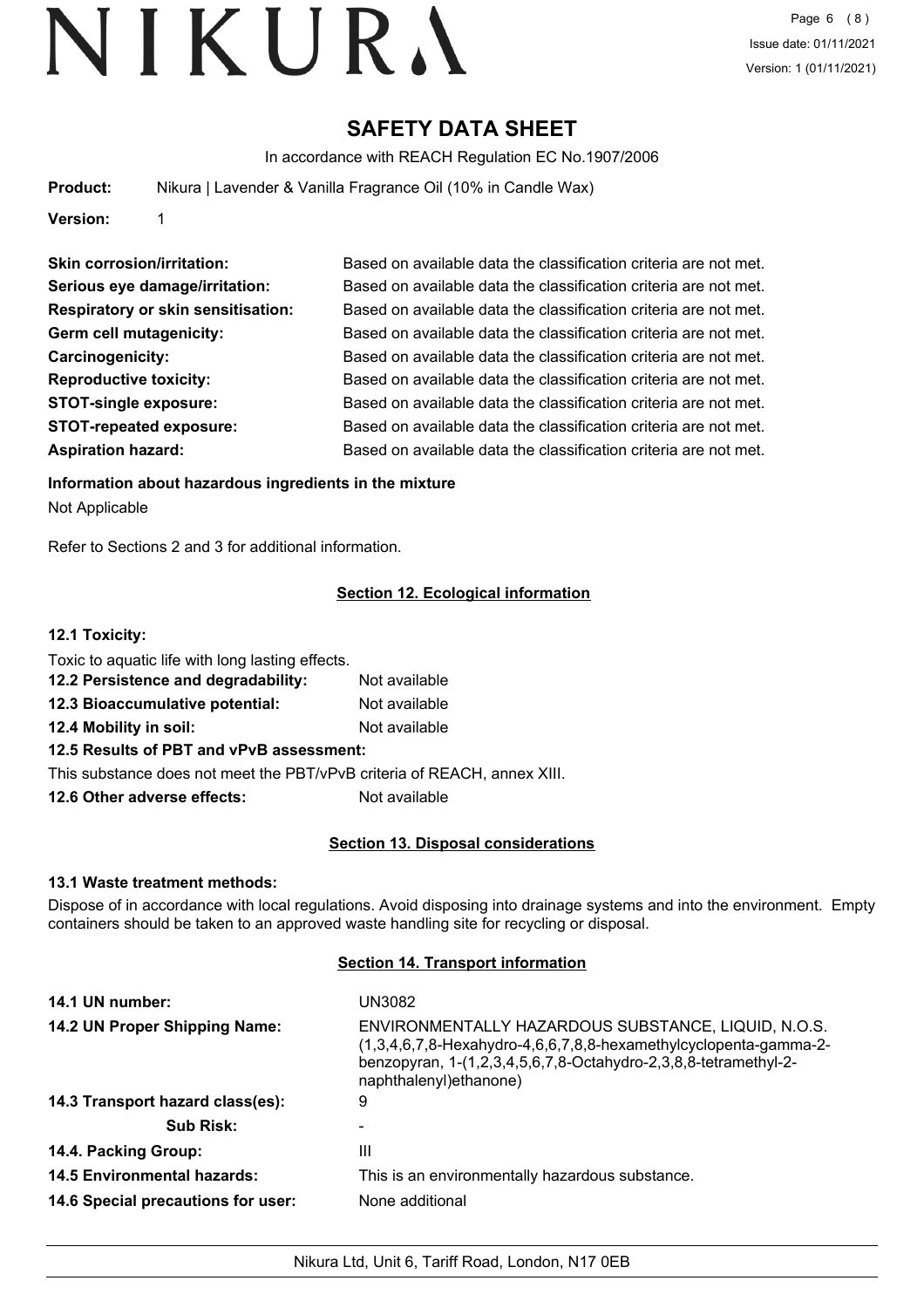# **SAFETY DATA SHEET**

In accordance with REACH Regulation EC No.1907/2006

**Product:** Nikura | Lavender & Vanilla Fragrance Oil (10% in Candle Wax)

**Version:** 1

**14.7 Transport in bulk according to Annex II of MARPOL73/78 and the IBC Code:**

Not applicable

## **Section 15. Regulatory information**

**15.1 Safety, health and environmental regulations/legislation specific for the substance or mixture** None additional

## **15.2 Chemical Safety Assessment**

A Chemical Safety Assessment has not been carried out for this product.

| Section 16. Other information |
|-------------------------------|
| EH C2=86.67% EH C3=8.67%      |
| EH C2=1.15 EH C3=11.54        |
|                               |

**Key to revisions:**

Not applicable

#### **Key to abbreviations:**

| <b>Abbreviation</b> | <b>Meaning</b>                                                                                                                      |
|---------------------|-------------------------------------------------------------------------------------------------------------------------------------|
| Acute Tox. 4        | Acute Toxicity - Oral Category 4                                                                                                    |
| Aquatic Acute 1     | Hazardous to the Aquatic Environment - Acute Hazard Category 1                                                                      |
| Aquatic Chronic 1   | Hazardous to the Aquatic Environment - Long-term Hazard Category 1                                                                  |
| Aquatic Chronic 2   | Hazardous to the Aquatic Environment - Long-term Hazard Category 2                                                                  |
| Eye Irrit. 2        | Eye Damage / Irritation Category 2                                                                                                  |
| H302                | Harmful if swallowed.                                                                                                               |
| H315                | Causes skin irritation.                                                                                                             |
| H317                | May cause an allergic skin reaction.                                                                                                |
| H319                | Causes serious eye irritation.                                                                                                      |
| H400                | Very toxic to aquatic life.                                                                                                         |
| H410                | Very toxic to aquatic life with long lasting effects.                                                                               |
| <b>H411</b>         | Toxic to aquatic life with long lasting effects.                                                                                    |
| P261                | Avoid breathing vapour or dust.                                                                                                     |
| P264                | Wash hands and other contacted skin thoroughly after handling.                                                                      |
| P270                | Do not eat, drink or smoke when using this product.                                                                                 |
| P272                | Contaminated work clothing should not be allowed out of the workplace.                                                              |
| P273                | Avoid release to the environment.                                                                                                   |
| P280                | Wear protective gloves/eye protection/face protection.                                                                              |
| P301/312            | IF SWALLOWED: call a POISON CENTER or doctor/physician if you feel unwell.                                                          |
| P302/352            | IF ON SKIN: Wash with plenty of soap and water.                                                                                     |
| P305/351/338        | IF IN EYES: Rinse cautiously with water for several minutes. Remove contact lenses, if present and easy to<br>do. Continue rinsing. |
| P330                | Rinse mouth.                                                                                                                        |